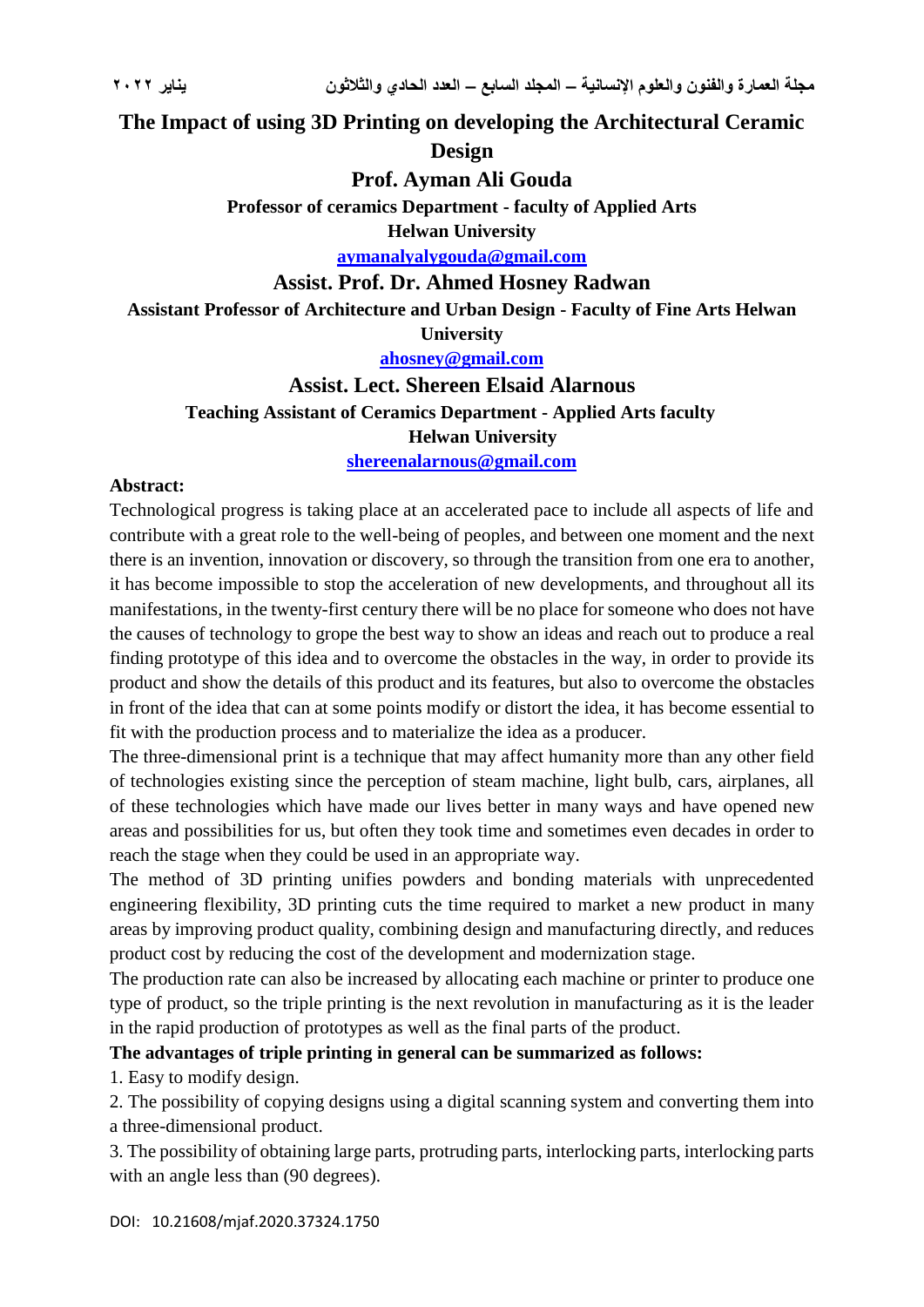4. An integrated material recovery system.

5. Do not use many tools or devices, which reduces time and cost.

6. Limitations to design complexity.

7. Less expensive.

8. Short production cycle.

9. To obtain a product that conforms to all standard specifications, and not from the old traditional methods of defects in forming and manufacturing.

### **However, we will mention here the most important three-dimensional printing mechanisms used at this time:**

1- Selective Laser Sintering SLS

In it, a high-strength laser beam is used to combine particles of plastic, metals, ceramics, or even glass. In this method, as shown in Figure 2, the material used for printing is in the form of powder, not a liquid, and the advantage of this technique is that the remaining material is recycled.

2- Fused Deposition Modeling

It is a simpler method that is described, as shown in Figure 3, as being a computer-controlled glue gun. Many personal printers, such as those made by Rep Rap Maker, use Fused Deposit Model technology in which ABS or thermoplastic is melted and created through a hot extrusion nozzle.

3. Extrusion formation of an organic material that is hardened with Poly-jet rays.

It is one of the few ways to support color printing and it is very similar to the idea of working in regular inkjet printers, but here you blow out a resin that hardens by projecting the UV layer of your photocopier after exiting a large number of nozzles in a printer head.

4- Formation using a laser on a liquid stereolithographic.

The method of your formation is carried out by computer control by means of a laser beam in a material that is affected by ultraviolet rays poured from a container containing it according to the three-dimensional model designed by the programs.

The 3D printer uses STL files here, which were used by the inventor of 3D printing (Chuck Hull). Most CAD programs are capable of including commercial software such as AutoCAD. As well as free software such as Google Sketch up, create STL files. 3D printer manufacturers also have their own CAD software.

5- DMLS hardening

This method is similar in its mechanism of work to the previous method, but the material used here, as shown in Figure 6, are the minerals that are in the form of powder and granules, and they certainly need to be pulverized or use of very high temperatures to bind to the metal powder.

### **The challenges of 3D printing:**

Despite what we have mentioned of the advantages of using dimensional tripartite printing processes to design and produce the ceramic product, there are still some of the challenges facing the designer and developer of ceramic in this sector and with all the technical progress shown by printing operations and three-dimensional models, still there are variable reviews. Below there are some of the challenges facing the designer of porcelain as the field of product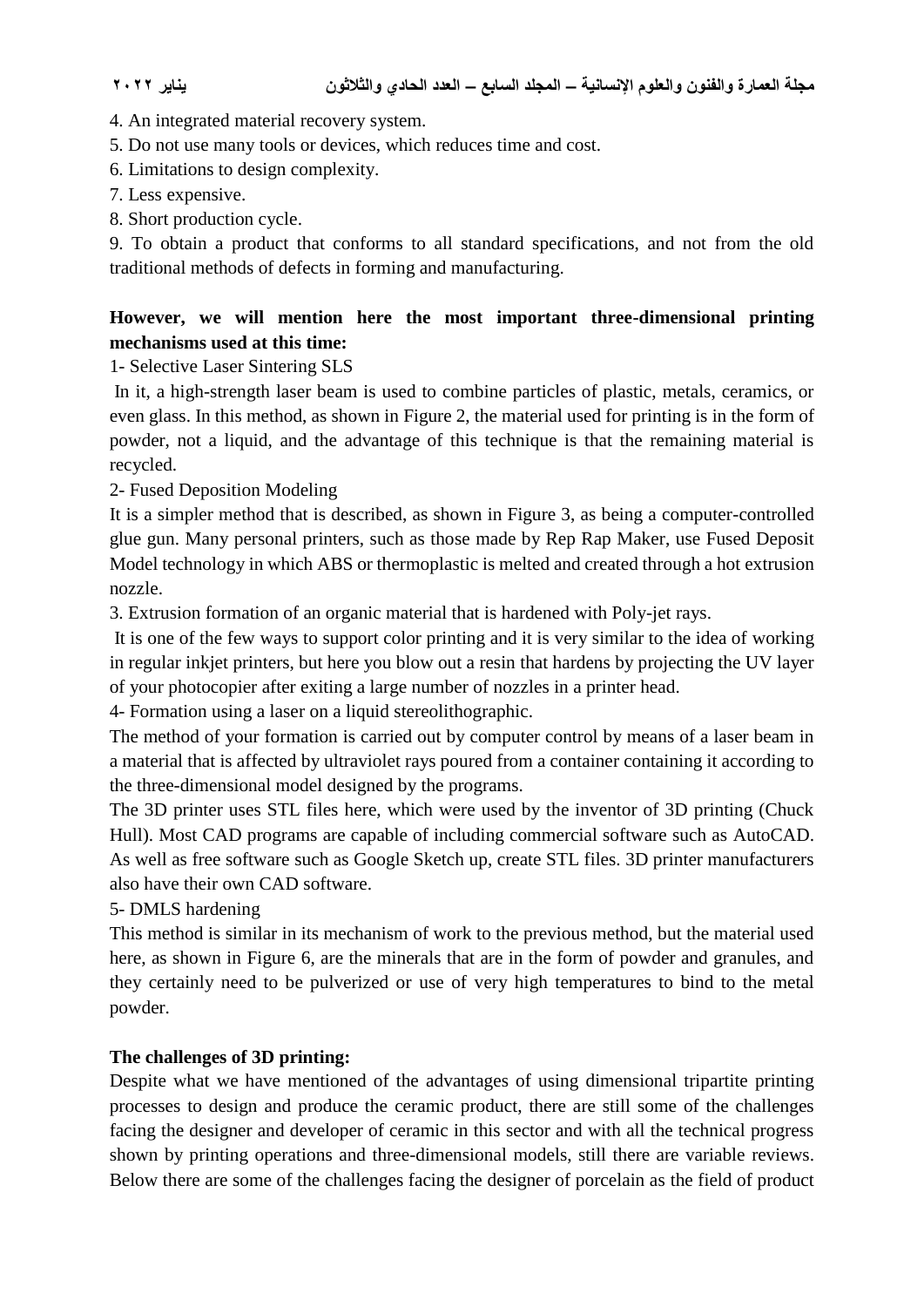design ceramic relies entirely on digital technology and computer help in getting the product of ceramic printed in three-dimensional technique, and thus without dimensional design programs and three-computers with tripartite printers' dimensions, ceramic product will not be produced, which can't be compared to the manual ways or methods of production with conventional mechanism.

2- The concept of production by three-dimensional printing has been incompatible with the concept of mass production, especially large quantities of some ceramic products, so far in terms of the production rate because the three-dimensional printing does not compete with the production rate.

Three-dimensional printing may contribute to not preserving intellectual property rights for the implementation of product designs in general and ceramic products owned by companies or individuals, especially since the designs are circulating in computers.

4. printing technology; three-dimensional technology is advanced so the designer of ceramic should be mastering it fully, its vocabulary, mechanism and secrets, more importantly, the designer has to know what can be printed using three-dimensional mechanism and design accordingly, and thus it is limited to a limited professional class of designers.

5- The cost is still relatively high, to have a product with good specifications from 3D printing ceramics, which is one of the important challenges.

6. Developing ceramic printing materials: raw ceramic used still in the stages of development, especially that there are many different kinds of ceramic raw materials, and each one of them gives different results and different products and this is considered the challenge of the biggest challenges when using the tripartite printing dimensions in the processes of design and production of ceramic products.

7. The difficulty in obtaining 3D printers despite their availability on the electronic purchase sites, due to the increase in shipping and customs expenses, as well as the difficulty of assembling them locally, due to the lack of availability of some parts in the local market.

Electronic software for 3D printing and ceramic design:

As mentioned before printing processes with three-dimensional technique depend entirely on digital design assistance CAD and digital help in manufacturing CAM to convert the design to the printing tool, the three-dimensional model which helps designer of ceramic in achieving the design in reality, we should therefore choose between appropriate computer programs to design a three-dimensional model to achieve the designers' goal and the highest levels of quality and efficiency.

All of these programs help the designer of ceramic to transform the idea in reality, and provide more help for designer generally when targeting access to design of a specific product type, such as ceramic design or engineering design with mechanical part or architectural design. There may be corporate programs that are characterized by the fact that they work on more than one concept of the previous types and thus they can be more useful and helpful to designers and design students.

**Second:** The programs that deal with the design for its transformation to the printer: CAM After the designer has completed the design using any of the CAD design programs, the design files usually appear in the STL extension and this depends on the type and complexity of the program, and the STL file in the design may contain the design punch. Correcting them before the printing process in the three-dimensional printer, and here comes the role of the